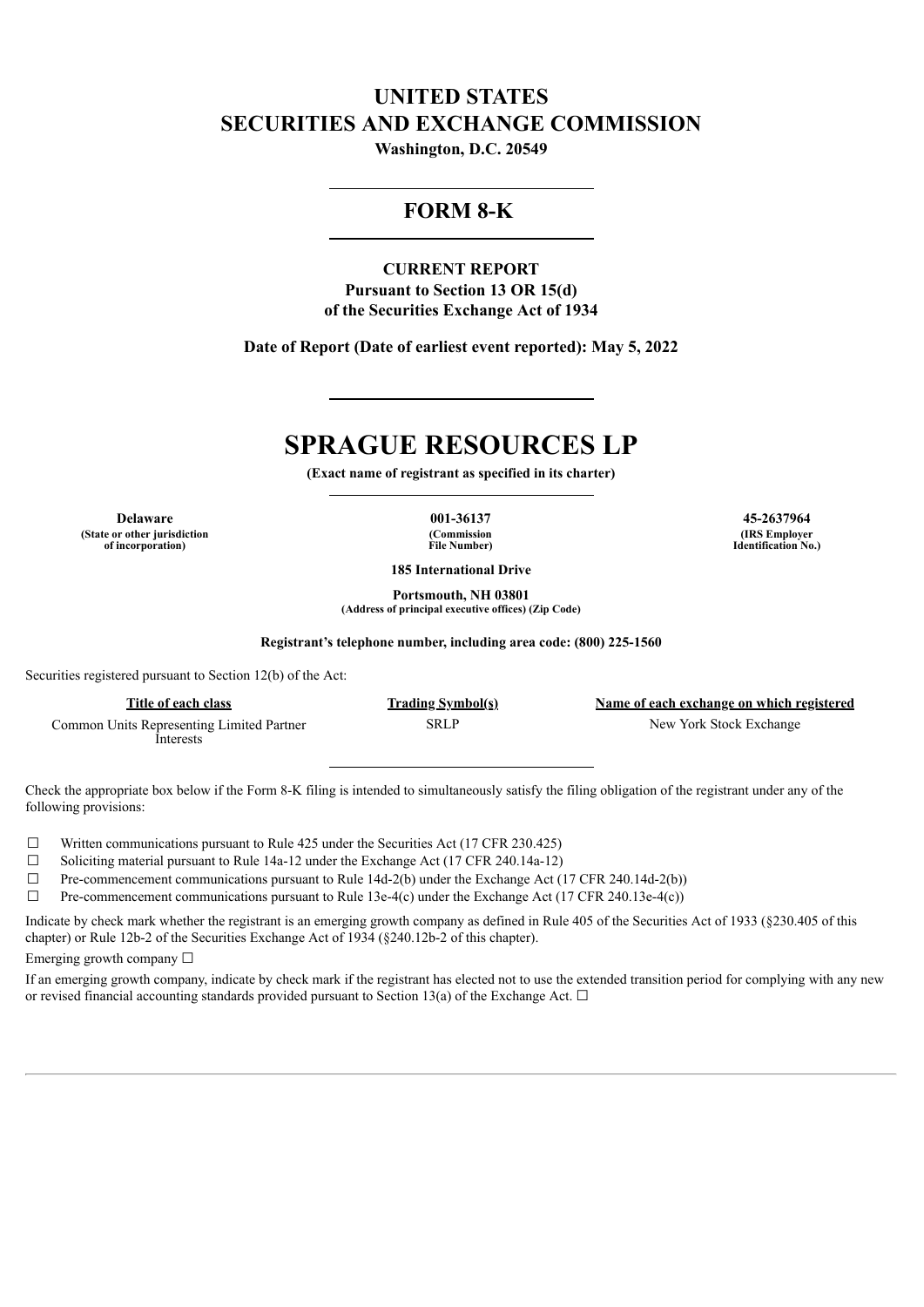#### **Item 2.02 Results of Operation and Financial Condition**

On May 5, 2022, Sprague Resources LP, a Delaware limited partnership (the "Partnership"), issued a press release announcing its financial results for the first quarter ended March 31, 2022 and providing access information for an investor conference call and audio webcast to discuss the results contained therein. A copy of the Partnership's press release is attached hereto as Exhibit 99.1 and is incorporated by reference into this Item 2.02. An audio archive of the webcast will be available under Calendar of Events in the Investor Relations section of the Partnership's website (www.spragueenergy.com) for one year following the date of the call.

This information is furnished under Item 2.02, "Results of Operations and Financial Condition." This information, including the information contained in Exhibit 99.1 attached hereto, shall not be deemed "filed" for purposes of Section 18 of the Securities Exchange Act of 1934, as amended (the "Exchange Act"), or incorporated by reference in any filing under the Securities Act of 1933, as amended (the "Securities Act"), or Exchange Act, except as expressly set forth by specific reference in such a filing.

#### **Item 9.01 Financial Statements and Exhibits**

(d) Exhibits

# **EXHIBIT DESCRIPTION**<br>99.1 Sprague Resources Pre

- Sprague [Resources](#page-3-0) Press [Release](#page-3-0) dated [Ma](#page-3-0)y 5, [2022.](#page-3-0)
- 104 Cover Page Interactive Data File (formatted in Inline XBRL)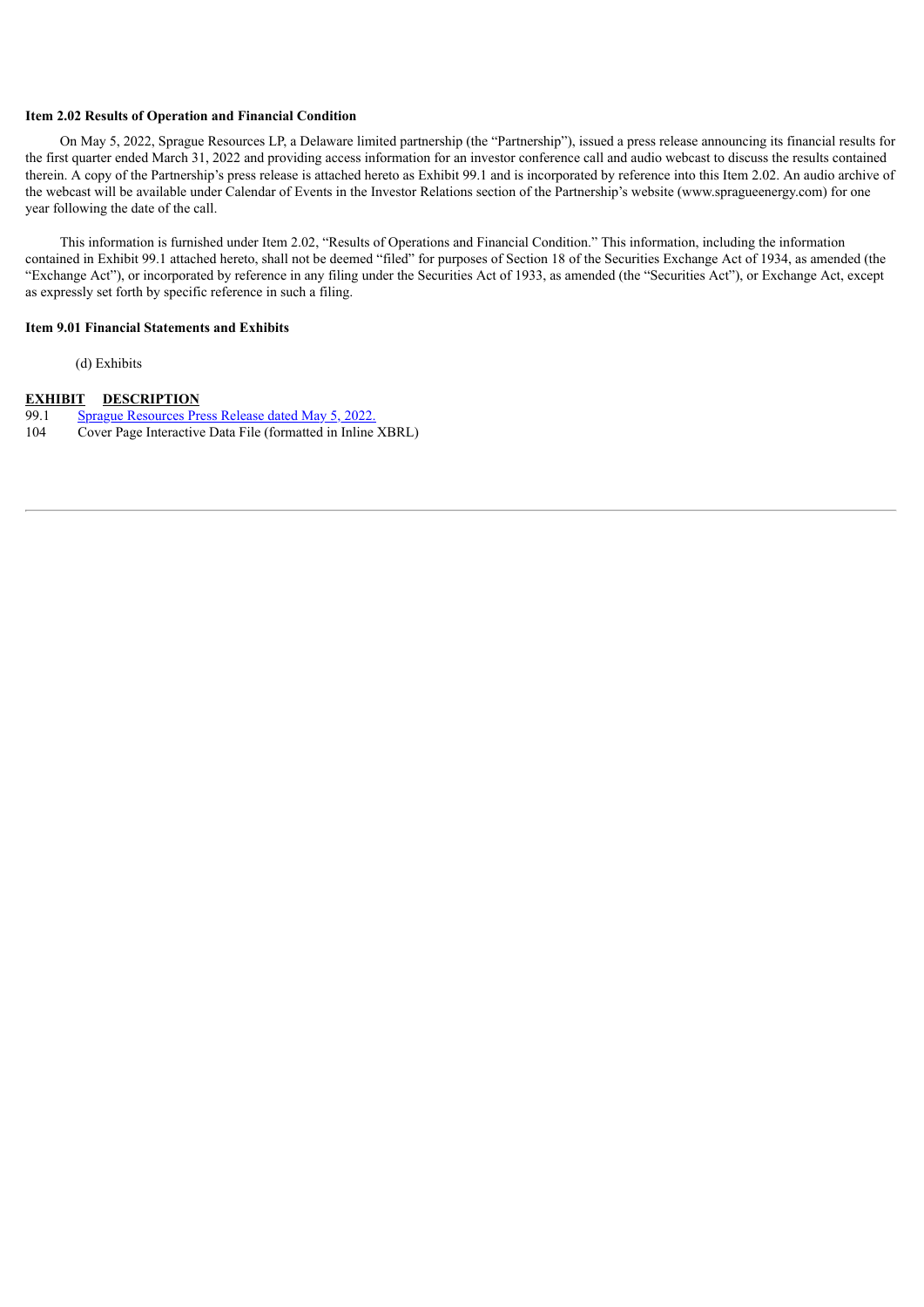## **SIGNATURES**

Pursuant to the requirements of the Securities Exchange Act of 1934, the registrant has duly caused this report to be signed on its behalf by the undersigned hereunto duly authorized.

## **SPRAGUE RESOURCES LP**

## **By: Sprague Resources GP LLC, its General Partner**

By: /s/ David C. Long

David C. Long Chief Financial Officer

Dated: May 5, 2022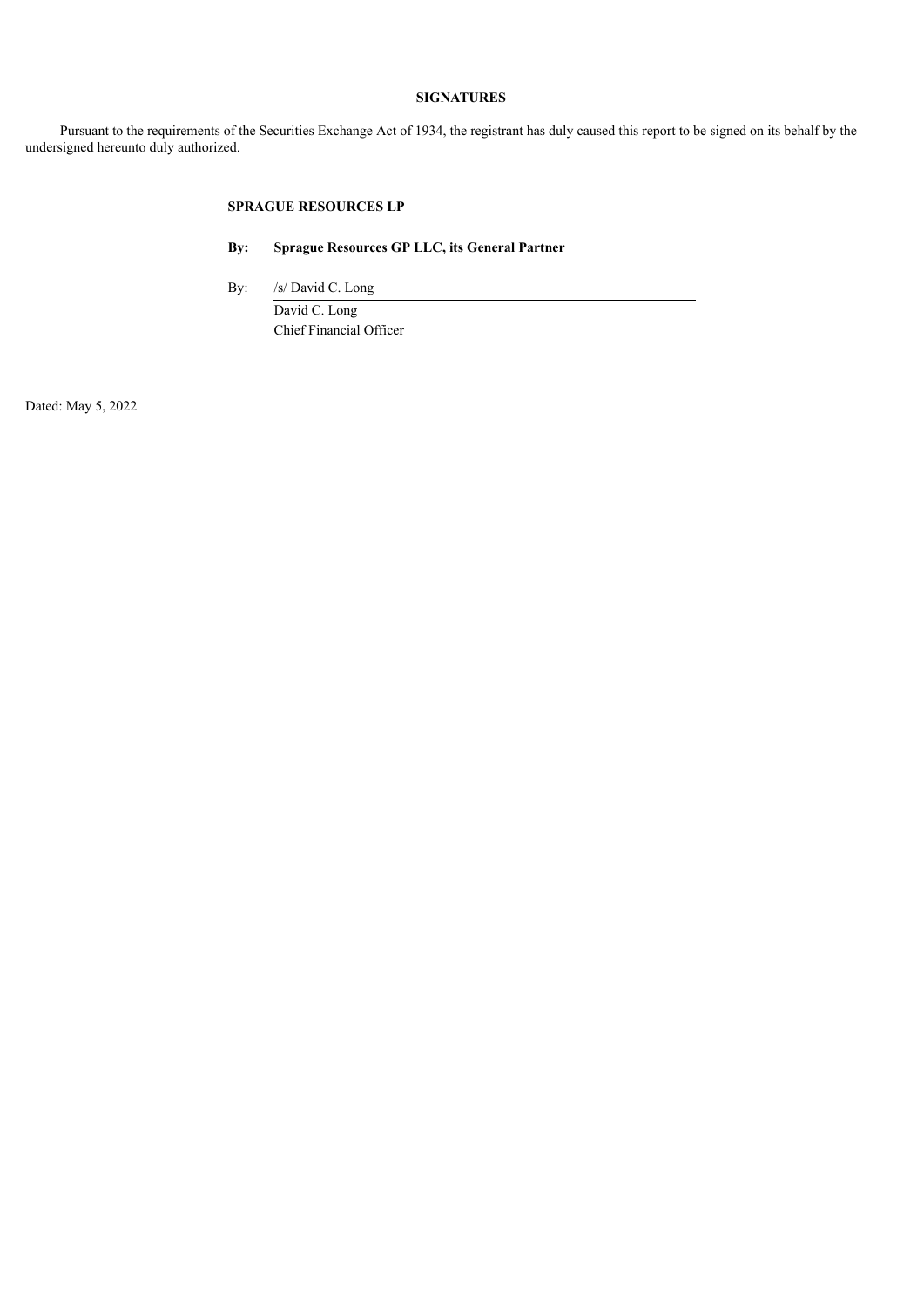<span id="page-3-0"></span>

## **News Release**

Investor Contact: Paul Scoff +1 800.225.1560 investorrelations@spragueenergy.com

## **Sprague Resources LP Reports First Quarter 2022 Results**

Portsmouth, N.H., May 5, 2022 – Sprague Resources LP ("Sprague") (NYSE: SRLP) today reported its financial results for the first quarter ended March 31, 2022.

## **First Quarter 2022 Highlights**

- Net sales were \$1,813.3 million for the first quarter of 2022, compared to net sales of \$1,036.1 million for the first quarter of 2021.
- GAAP net income was \$17.9 million for the first quarter of 2022, compared to net income of \$48.8 million for the first quarter of 2021.

• Adjusted gross margin\* was \$141.5 million for the first quarter of 2022, compared to adjusted gross margin of \$106.2 million for the first quarter of 2021.

• Adjusted EBITDA\* was \$89.6 million for the first quarter of 2022, compared to adjusted EBITDA of \$61.8 million for the first quarter of 2021.

"Sprague's outstanding first quarter results were driven by terrific execution across our portfolio of businesses. Global tightness in commodity markets created opportunities to leverage our supply and logistics expertise," said David Glendon, President and Chief Executive Officer.

#### **Refined Products**

- Volumes in the Refined Products segment increased 10% to 565.7 million gallons in the first quarter of 2022, compared to 515.8 million gallons in the first quarter of 2021.
- Adjusted gross margin in the Refined Products segment increased \$3.1 million, or 6%, to \$54.1 million in the first quarter of 2022, compared to \$51.0 million in the first quarter of 2021.

"Refined Products sales volumes increased due to more normal weather along with sales to interruptible oil-fired generation capacity," stated Mr. Glendon. "Despite the challenges of a backwardated market, our teams kept customers supplied while limiting inventories."

## **Natural Gas**

- Natural Gas segment volumes decreased 6% to 17.7 million Bcf in the first quarter of 2022, compared to 18.8 million Bcf in the first quarter of 2021.
- Natural Gas adjusted gross margin increased \$30.3 million, or 74%, to \$71.4 million for the first quarter of 2022, compared to \$41.1 million for the first quarter of 2021.

"Our Natural Gas business enjoyed record adjusted gross margin by leveraging our asset portfolio and logistical expertise in the constrained Northeast markets," added Mr. Glendon.

#### **Materials Handling**

• Materials Handling adjusted gross margin increased by \$1.1 million, to \$13.1 million for the first quarter of 2022, compared to \$12.1 million for the first quarter of 2021.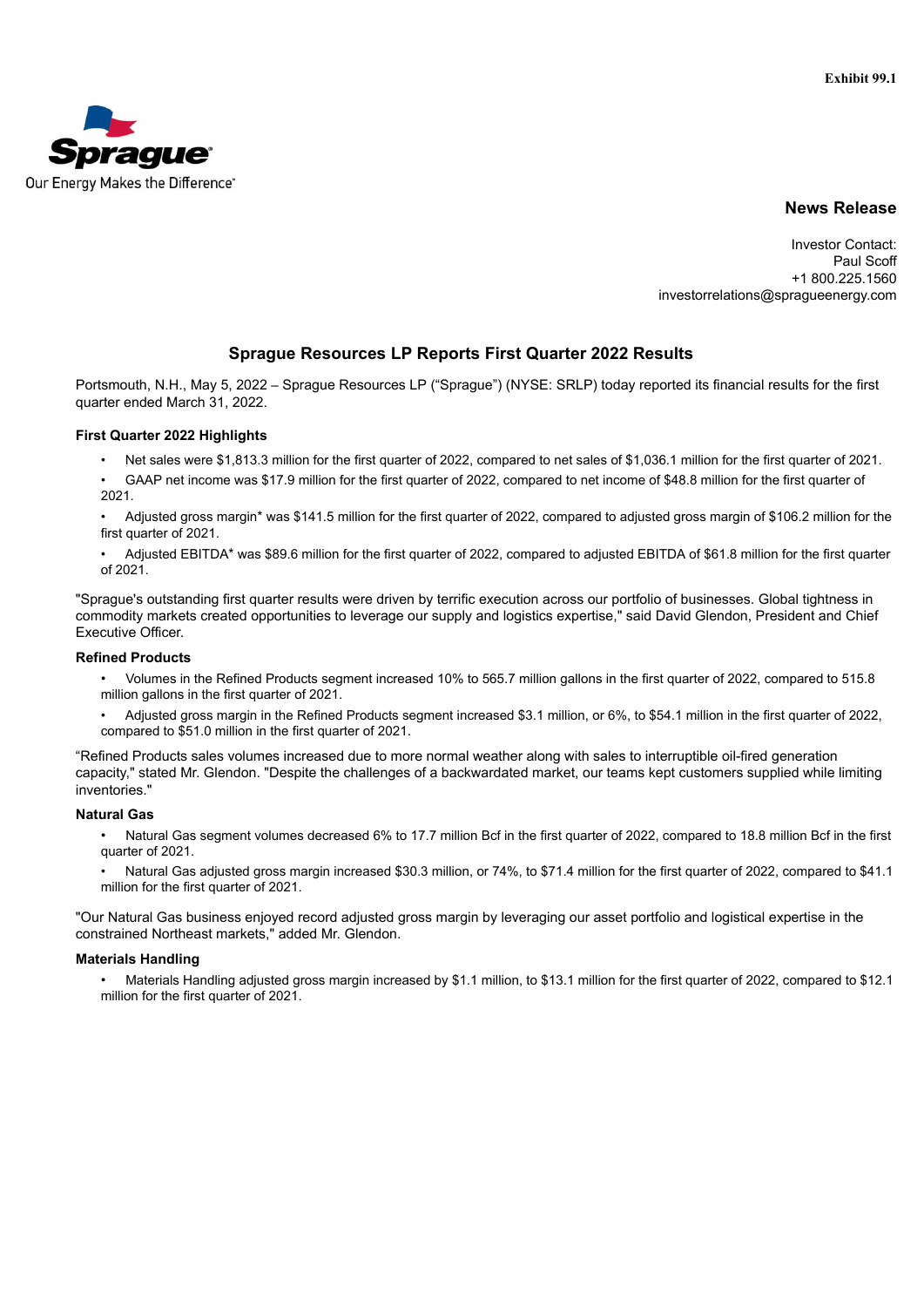"Materials Handling increased primarily due to higher third-party storage revenue at our Canadian operations," concluded Mr. Glendon.

## **Quarterly Distribution**

On April 25, 2022, the Board of Directors ("Board") of Sprague's general partner, Sprague Resources GP LLC, announced a cash distribution of \$0.4338 per unit for the quarter ended March 31, 2022. The distribution will be paid on May 11, 2022 to unitholders of record as of the close of business on May 6, 2022.

#### **2022 Guidance**

• With regard to Sprague's anticipated 2022 financial results, we now expect Adjusted EBITDA to be in the range of \$105 million to \$125 million.

### **Financial Results Conference Call**

Management will review Sprague's first quarter 2022 financial results in a teleconference call for analysts and investors today, May 5, 2022 at 1:00 PM EST.

Dial-in Numbers: (866) 516-2130 (U.S. and Canada)

(678) 509-7612 (International)

Participation Code: 9865596

Participants can dial in up to 30 minutes prior to the start of the call. The conference call may also be accessed live by webcast link: https://edge.media-server.com/mmc/p/9kkqoeaz. This link is also available on the "Investor Relations" page of Sprague's website at www.spragueenergy.com under "Calendar of Events" and will be archived on the website for one year.

#### **About Sprague Resources LP**

Sprague Resources LP is a master limited partnership engaged in the purchase, storage, distribution and sale of refined petroleum products and natural gas. Sprague also provides storage and handling services for a broad range of materials.

## **\*Non-GAAP Financial Measures**

EBITDA, adjusted EBITDA, adjusted gross margin and distributable cash flow are measures not defined by GAAP. Sprague defines EBITDA as net income (loss) before interest, income taxes, depreciation and amortization.

We define adjusted EBITDA as EBITDA increased for unrealized hedging losses and decreased by unrealized hedging gains (in each case with respect to refined products and natural gas inventory, prepaid forward contracts and natural gas transportation contracts), changes in fair value of contingent consideration, adjusted for the impact of acquisition related expenses, and when applicable, adjusted for the net impact of retroactive legislation that reinstates an excise tax credit program available for certain of our biofuel blending activities that had previously expired.

We define adjusted gross margin as net sales less cost of products sold (exclusive of depreciation and amortization) decreased by total commodity derivative gains and losses included in net income (loss) and increased by realized commodity derivative gains and losses included in net income (loss), in each case with respect to refined products and natural gas inventory, prepaid forward contracts and natural gas transportation contracts. Adjusted gross margin has no impact on reported volumes or net sales.

To manage Sprague's underlying performance, including its physical and derivative positions, management utilizes adjusted gross margin. Adjusted gross margin is also used by external users of our consolidated financial statements to assess our economic results of operations and its commodity market value reporting to lenders. EBITDA and adjusted EBITDA are used as supplemental financial measures by external users of our financial statements, such as investors, trade suppliers, research analysts and commercial banks to assess the financial performance of our assets, operations and return on capital without regard to financing methods, capital structure or historical cost basis; the ability of our assets to generate sufficient revenue, that when rendered to cash, will be available to pay interest on our

indebtedness and make distributions to our equity holders; repeatable operating performance that is not distorted by non-recurring items or market volatility; and, the viability of acquisitions and capital expenditure projects.

Sprague believes that investors benefit from having access to the same financial measures that are used by its management and that these measures are useful to investors because they aid in comparing its operating performance with that of other companies with similar operations. The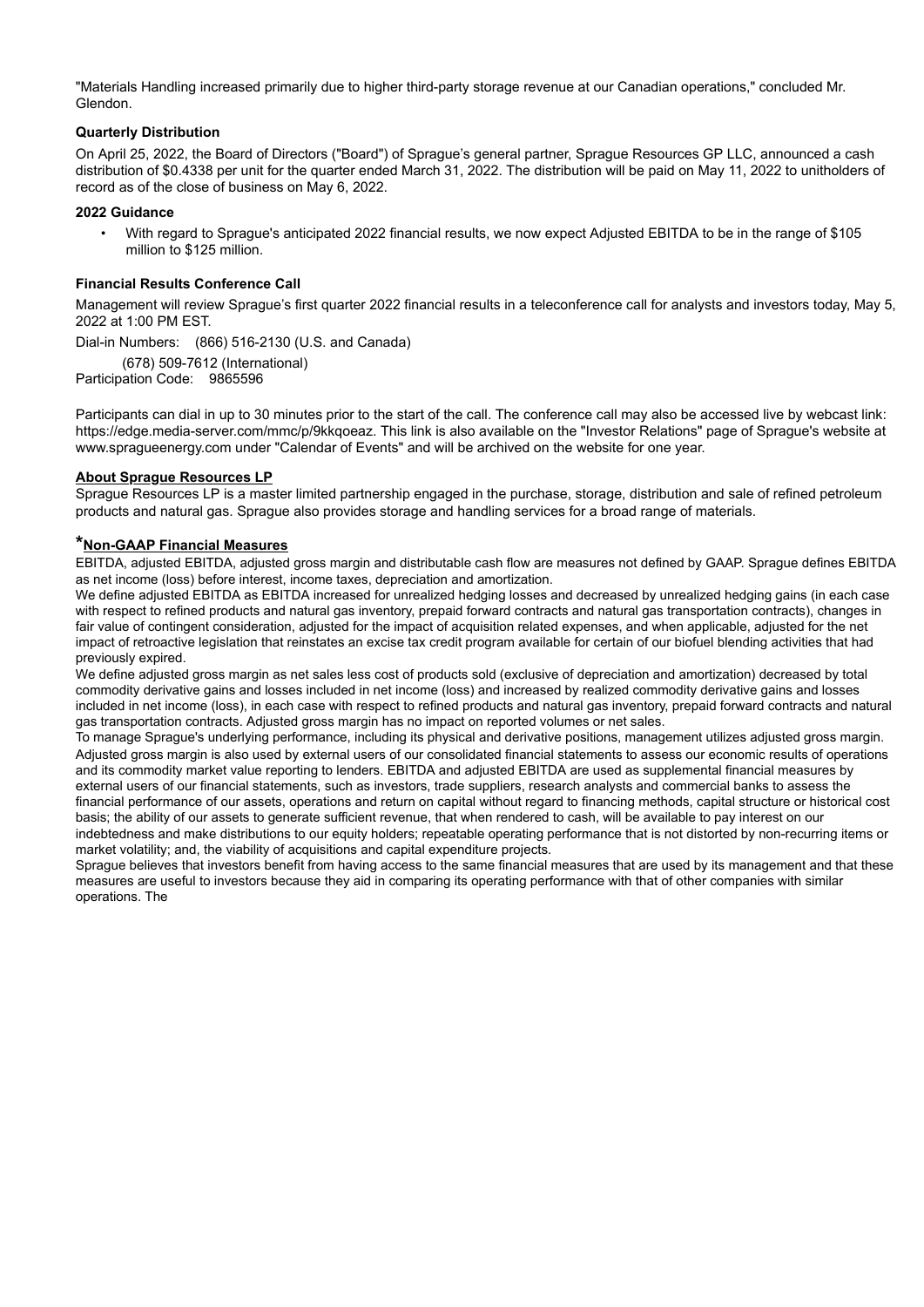adjusted EBITDA and adjusted gross margin data presented by Sprague may not be comparable to similarly titled measures at other companies because these items may be defined differently by other companies. Please see the attached reconciliations of net income to adjusted EBITDA and operating income to adjusted gross margin.

Sprague defines distributable cash flow as adjusted EBITDA less cash interest expense (excluding imputed interest on deferred acquisition payments), cash taxes, and maintenance capital expenditures. Distributable cash flow calculations also reflect the elimination of compensation expense expected to be settled with the issuance of Partnership units, expenses related to business combinations and other adjustments. Distributable cash flow is a significant performance measure used by Sprague and by external users of its financial statements, such as investors, commercial banks and research analysts, to compare the cash generating performance of the Partnership in relation to the cash distributions expected to be paid to its unitholders.

With regard to guidance, reconciliation of non-GAAP adjusted EBITDA to the closest corresponding GAAP measure (expected net income (loss)) is not available without unreasonable efforts on a forward-looking basis due to the inherent difficulty and impracticality of forecasting certain amounts required by GAAP such as unrealized gains and losses on derivative hedges, which can have a significant and potentially unpredictable impact on our future GAAP financial results.

### **Cautionary Statement Regarding Forward Looking Statements**

Any statements in this press release about future expectations, plans and prospects for Sprague Resources LP or about Sprague Resources LP's future expectations, beliefs, goals, plans or prospects, constitute forward-looking statements within the meaning of Section 21E of the Securities Exchange Act of 1934. Any statements that are not statements of historical fact (including statements containing the words "believes," "plans," "anticipates," "expects," "estimates" and similar expressions) should also be considered forward-looking statements. These forward-looking statements involve risks and uncertainties and other factors that are difficult to predict and many of which are beyond management's control. Although Sprague believes that the assumptions underlying these statements are reasonable, investors are cautioned that such forward-looking statements are inherently uncertain and involve risks that may affect our business prospects and performance causing actual results to differ from those discussed in the foregoing release. Such risks and uncertainties include, by way of example and not of limitation: the direct and indirect effects of the COVID-19 global pandemic and other public health developments on our business and those of our business partners, suppliers and customers, including Sprague; increased competition for our products or services; adverse weather conditions; changes in supply or demand for our products or services; nonperformance by major customers or suppliers; changes in operating conditions and costs; changes in the level of environmental remediation spending; potential equipment malfunction and unexpected capital expenditures; our ability to complete organic growth and acquisition projects; our ability to integrate acquired assets; potential labor issues; the legislative or regulatory environment; terminal construction/repair delays; political and economic conditions; and, the impact of security risks including terrorism, international hostilities and cyber-risk. These are not all of the important factors that could cause actual results to differ materially from those expressed in forward looking statements. Other applicable risks and uncertainties have been described more fully in Sprague's most recent Annual Report on Form 10-K filed with the U.S. Securities and Exchange Commission ("SEC") on March 4, 2022 and in the Partnership's subsequent Form 10-Q, Form 8-K and other documents filed with the SEC. Sprague undertakes no obligation and does not intend to update any forward-looking statements to reflect new information or future events. You are cautioned not to place undue reliance on these forward-looking statements, which speak only as of the date of this press release.

###

(Financial Tables Below)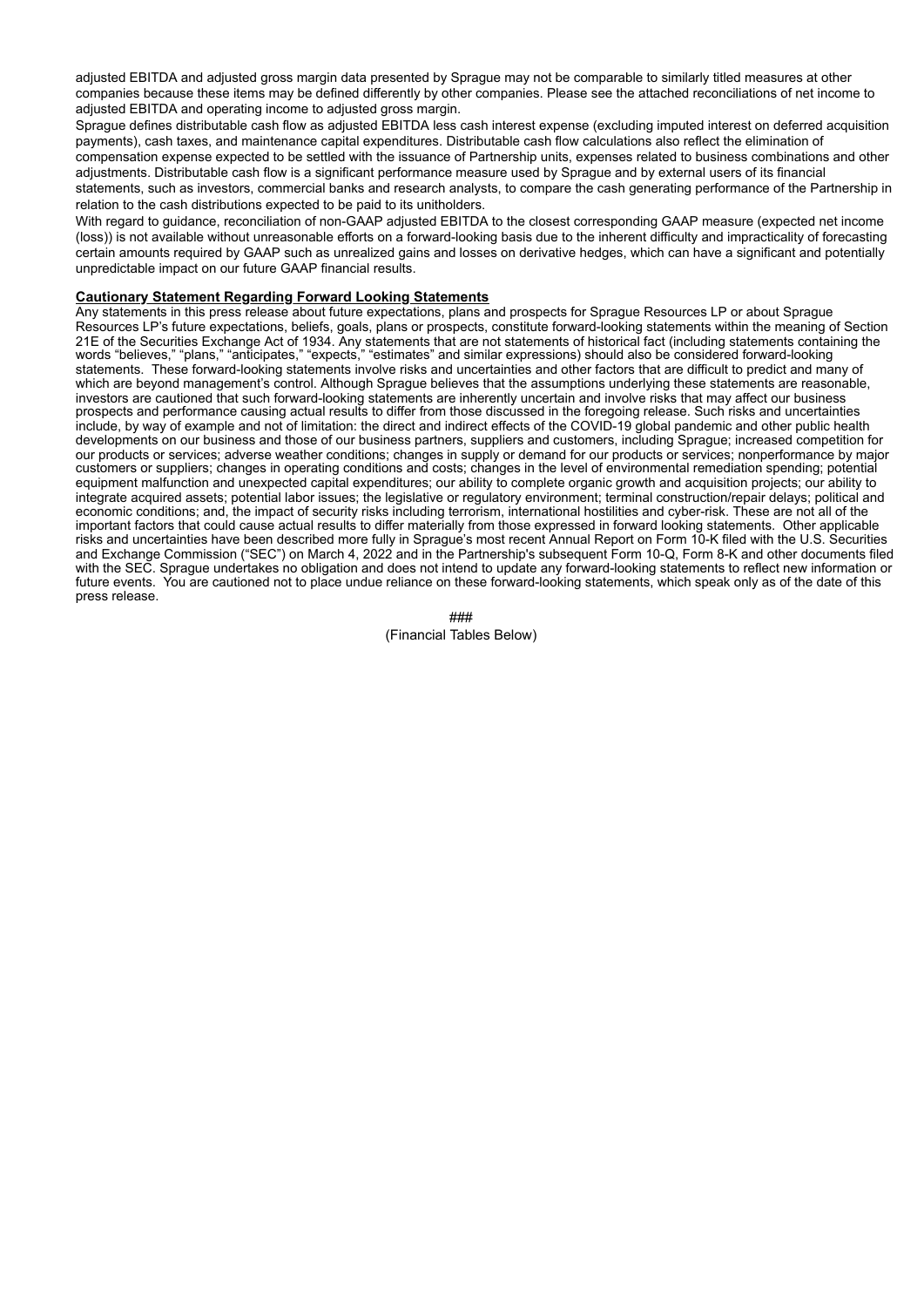#### **Sprague Resources LP Summary Financial Data Three Months Ended March 31, 2022 and 2021**

|                                                                       |      | Three Months Ended March 31, |               |            |  |
|-----------------------------------------------------------------------|------|------------------------------|---------------|------------|--|
|                                                                       | 2022 |                              | 2021          |            |  |
|                                                                       |      | (unaudited)                  | (unaudited)   |            |  |
|                                                                       |      | (\$ in thousands)            |               |            |  |
| <b>Income Statements Data:</b>                                        |      |                              |               |            |  |
| Net sales                                                             | \$   | 1,813,315                    | <sup>\$</sup> | 1,036,134  |  |
| Operating costs and expenses:                                         |      |                              |               |            |  |
| Cost of products sold (exclusive of depreciation and<br>amortization) |      | 1,729,078                    |               | 924,782    |  |
| Operating expenses                                                    |      | 23,235                       |               | 19,232     |  |
| Selling, general and administrative                                   |      | 28,720                       |               | 25,239     |  |
| Depreciation and amortization                                         |      | 8,126                        |               | 8,482      |  |
| Total operating costs and expenses                                    |      | 1,789,159                    |               | 977,735    |  |
| Operating income                                                      |      | 24,156                       |               | 58,399     |  |
| Other income                                                          |      | (1)                          |               |            |  |
| Interest income                                                       |      | 28                           |               | 67         |  |
| Interest expense                                                      |      | (10, 572)                    |               | (8, 815)   |  |
| Income before income taxes                                            |      | 13,611                       |               | 49,653     |  |
| Income tax benefit (provision)                                        |      | 4,335                        |               | (871)      |  |
| <b>Net income</b>                                                     |      | 17,946                       |               | 48,782     |  |
| Incentive distributions declared                                      |      |                              |               |            |  |
| Limited partners' interest in net income                              | \$   | 17,946                       | \$            | 48,782     |  |
| Net income per limited partner unit:                                  |      |                              |               |            |  |
| Common - basic                                                        | \$   | 0.68                         | \$            | 2.04       |  |
| Common - diluted                                                      | \$   | 0.68                         | \$            | 2.04       |  |
| Units used to compute net income per limited partner unit:            |      |                              |               |            |  |
| Common - basic                                                        |      | 26,234,547                   |               | 23,893,846 |  |
| Common - diluted                                                      |      | 26,234,547                   |               | 23,893,846 |  |
| Distribution declared per unit                                        | \$   | 0.4338                       | \$            | 0.6675     |  |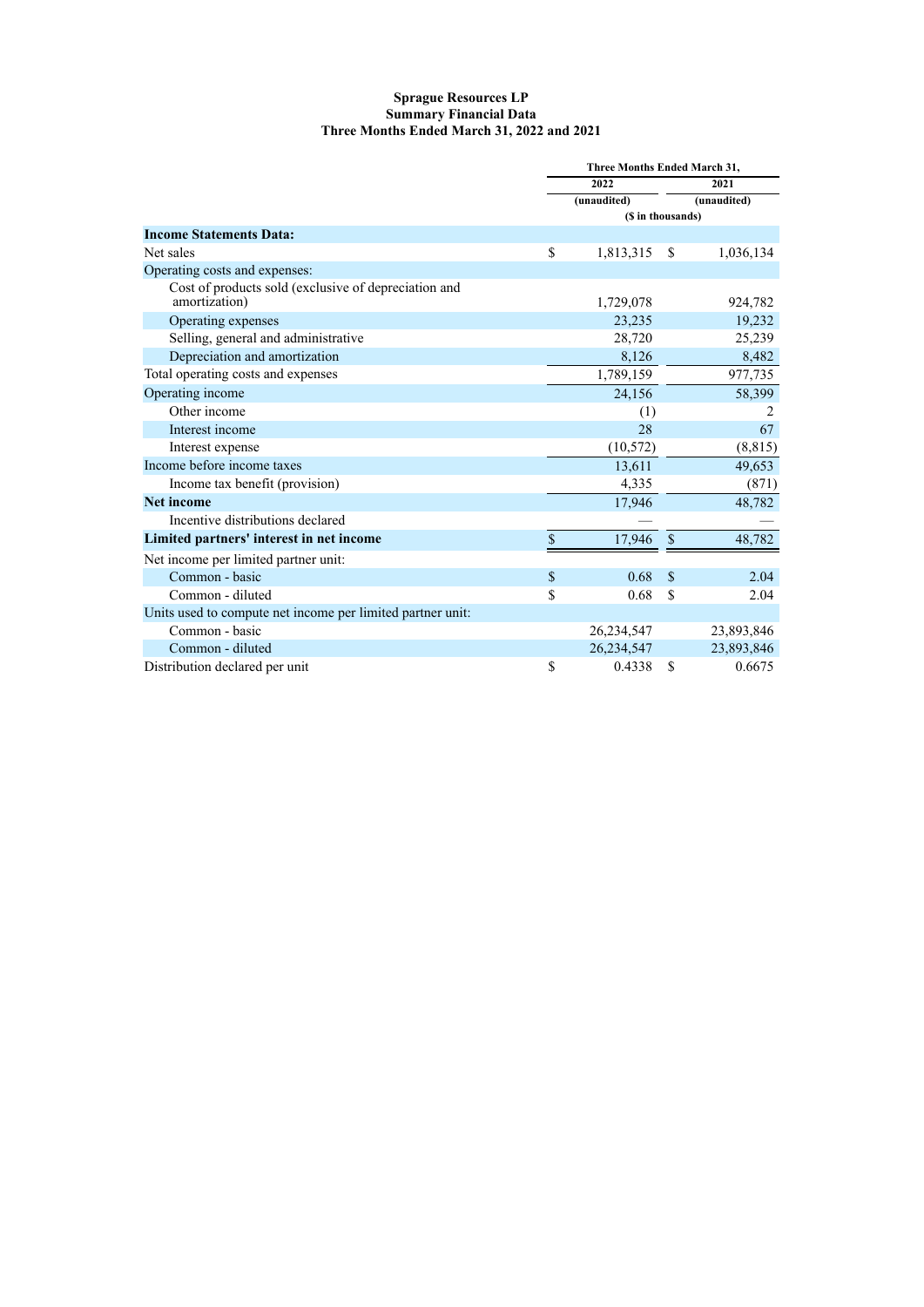#### **Sprague Resources LP Volume, Net Sales and Adjusted Gross Margin by Segment Three Months Ended March 31, 2022 and 2021**

|                                                                   |               | Three Months Ended March 31,  |               |             |  |
|-------------------------------------------------------------------|---------------|-------------------------------|---------------|-------------|--|
|                                                                   |               | 2022                          |               | 2021        |  |
|                                                                   |               | (unaudited)                   |               | (unaudited) |  |
|                                                                   |               | (\$ and volumes in thousands) |               |             |  |
| <b>Volumes:</b>                                                   |               |                               |               |             |  |
| Refined products (gallons)                                        |               | 565,668                       |               | 515,845     |  |
| Natural gas (MMBtus)                                              |               | 17,661                        |               | 18,835      |  |
| Materials handling (short tons)                                   |               | 631                           |               | 466         |  |
| Materials handling (gallons)                                      |               | 88,154                        |               | 57,859      |  |
| <b>Net Sales:</b>                                                 |               |                               |               |             |  |
| Refined products                                                  | $\mathsf{\$}$ | 1,666,830                     | $\mathbf S$   | 916,201     |  |
| Natural gas                                                       |               | 125,844                       |               | 102,575     |  |
| Materials handling                                                |               | 13,093                        |               | 12,046      |  |
| Other operations                                                  |               | 7,548                         |               | 5,312       |  |
| Total net sales                                                   | $\$$          | 1,813,315                     | $\mathbb{S}$  | 1,036,134   |  |
| Reconciliation of Operating Income to Adjusted Gross Margin:      |               |                               |               |             |  |
| <b>Operating income</b>                                           | \$            | 24,156                        | <sup>\$</sup> | 58,399      |  |
| Operating costs and expenses not allocated to operating segments: |               |                               |               |             |  |
| Operating expenses                                                |               | 23,235                        |               | 19,232      |  |
| Selling, general and administrative                               |               | 28,720                        |               | 25,239      |  |
| Depreciation and amortization                                     |               | 8,126                         |               | 8,482       |  |
| Change in unrealized loss (gain) on inventory                     |               | 15,369                        |               | (26, 257)   |  |
| Change in unrealized value on natural gas                         |               |                               |               |             |  |
| transportation contracts                                          |               | 41,923                        |               | 21,116      |  |
| Total adjusted gross margin:                                      | \$            | 141,529                       | \$            | 106,211     |  |
| <b>Adjusted Gross Margin:</b>                                     |               |                               |               |             |  |
| Refined products                                                  | \$            | 54,126                        | <sup>\$</sup> | 51,033      |  |
| Natural gas                                                       |               | 71,351                        |               | 41,089      |  |
| Materials handling                                                |               | 13,130                        |               | 12,076      |  |
| Other operations                                                  |               | 2,922                         |               | 2,013       |  |
| Total adjusted gross margin                                       | \$            | 141,529                       | $\mathbb S$   | 106,211     |  |